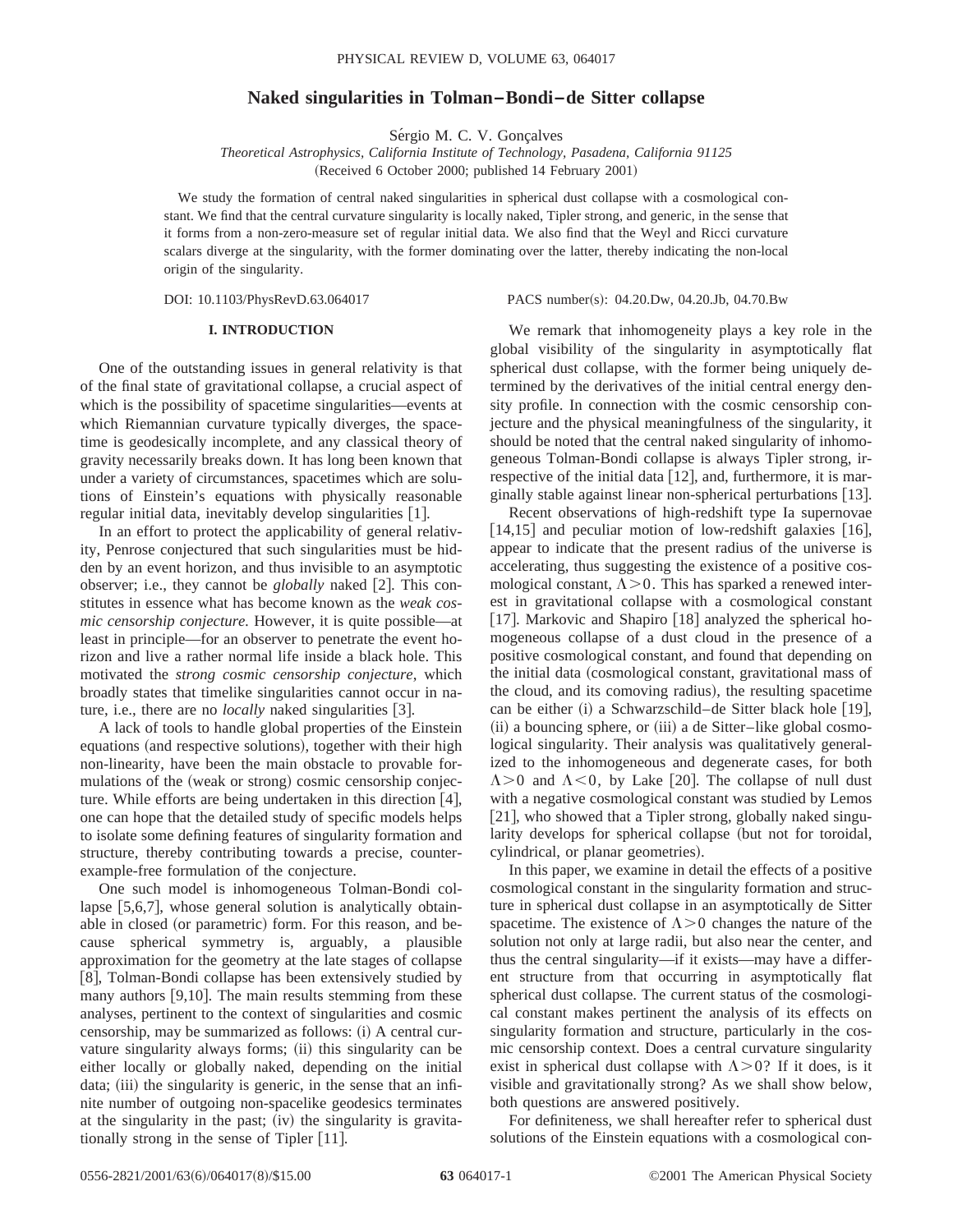SÉRGIO M. C. V. GONCALVES **PHYSICAL REVIEW D** 63 064017

stant as Tolman–Bondi–de Sitter spacetimes.

The paper is organized as follows: Section II derives the Tolman–Bondi–de Sitter metrics from the Einstein equations. In Sec. III, the existence and genericity of a central curvature singularity are proven. Section IV discusses the singularity's curvature strength and the relative strength of the Weyl and Ricci scalars. Section V concludes with a summary and discussion.

Geometrized units, in which  $G = c = 1$ , are used throughout.

# **II. TOLMAN–BONDI–de SITTER SPACETIMES**

The Tolman–Bondi–de Sitter family of solutions is given by a spherically symmetric metric, written here in normal Gaussian coordinates  $\{t, r, \theta, \phi\}$ :

$$
ds^{2} = -dt^{2} + e^{-2\Psi(t,r)}dr^{2} + R^{2}(t,r)d\Omega^{2}, \qquad (1)
$$

$$
d\Omega \equiv d\theta^2 + \sin^2\theta d\phi^2,\tag{2}
$$

together with the stress-energy tensor:

$$
T_{ab} = \rho(t,r)u_a u_b - \frac{\Lambda}{8\pi} g_{ab} = \rho \delta_a' \delta_b' - \frac{\Lambda}{8\pi} g_{ab} ,\qquad (3)
$$

where  $u^a = \delta_t^a$  is the 4-velocity of a dust element,  $\rho(t,r)$  is the energy density, and  $\Lambda$  the cosmological constant.

With the metric  $(1)$ , the independent non-vanishing Einstein tensor components are

$$
G_{tt} = R^{-2}[-Re^{2\Psi}(2R'\Psi' + 2R'' + R^{-1}R'^{2}) - 2\dot{R}\Psi R + 1 + \dot{R}^{2}],
$$
\n(4)

$$
G_{rt} = -2R^{-1}(\dot{R}' + R'\Psi),
$$
\n(5)

$$
G_{rr} = -R^{-2} [e^{-2\Psi} (2\ddot{R}R + \dot{R}^2 + 1) - R'^2],
$$
 (6)

$$
G_{\theta\theta} = \sin^{-2}\theta G_{\phi\phi} = R(\dot{R}\dot{\Psi} + R'\Psi' e^{2\Psi} + R''e^{2\Psi} - \ddot{R} + \ddot{\Psi}R - \dot{\Psi}^2R),
$$
 (7)

where the overdot and prime denote partial differentiation with respect to *t* and *r*, respectively.

Introducing the auxiliary functions

$$
k(t,r) \equiv 1 - e^{2\Psi} R^{\prime 2},\tag{8}
$$

$$
m(t,r) \equiv \frac{1}{2}R\left(\dot{R}^2 + k - \frac{\Lambda}{3}R^2\right),\tag{9}
$$

Einstein's equations<sup>1</sup> simplify greatly to

$$
\dot{R}^2 = 2mR^{-1} - k + \frac{\Lambda}{3}R^2,\tag{10}
$$

$$
\dot{k}=0,\t(11)
$$

$$
m = 0,\t(12)
$$

with the constraint

$$
m' = 4\pi R^2 R' \rho(t, r). \tag{13}
$$

The Tolman–Bondi–de Sitter metrics are then given by

$$
ds^{2} = -dt^{2} + \frac{R'^{2}}{1 - k}dr^{2} + R^{2}d\Omega^{2},
$$
 (14)

where  $R(t,r)$  is a solution of Eq. (10), with initial data given by Eq.  $(13)$ ,

$$
m(r) = 4\pi \int_0^r R^2(0,\tilde{r})R'(0,\tilde{r})\rho(0,\tilde{r})d\tilde{r},\qquad(15)
$$

together with an initial velocity profile  $\dot{R}(0,r)$  [which fixes  $k(r)$ , via Eq. (10) evaluated at  $t=0$ ].

Without loss of generality, we consider here the  $k=0$  case (corresponding to gravitationally unbound matter configurations), since it allows for an analytical solution of Eq.  $(10)$  in closed form:

$$
R(t,r) = \left(\frac{6m}{\Lambda}\right)^{1/3} \sinh^{2/3} T(t,r),\tag{16}
$$

$$
T(t,r) \equiv \frac{\sqrt{3\,\Lambda}}{2} [t_c(r) - t],\tag{17}
$$

where  $t_c(r)$  is the proper time for complete collapse  $[R(t_c, r) = 0]$  of a shell with initial area radius  $R(0,r)$ , which is fixed by Eq.  $(16)$  at  $t=0$ :

$$
t_{\rm c} = \frac{2}{\sqrt{3}\Lambda} \sinh^{-1} \left( \sqrt{\frac{\Lambda r^3}{6m}} \right),\tag{18}
$$

where the scaling  $R(0,r)=r$  was adopted [note that, when  $k=0$ ,  $\dot{R}(0,r)$  is automatically fixed by the choice for the radial gauge via Eq.  $(10)$ ]. The relevant derivatives of the area radius are

$$
R'(t,r) = R\left(\frac{m'}{3m} + \sqrt{\frac{\Lambda}{3}}t_c' \text{coth}T\right),\tag{19}
$$

$$
\dot{R}(t,r) = -\sqrt{\frac{\Lambda}{3}} R \coth T,\tag{20}
$$

where the minus sign corresponds to implosion.

<sup>&</sup>lt;sup>1</sup>Since there are only three functions to be determined and four equations, only three of these are independent, with the remaining one acting as a constraint. We take Eqs.  $(10)–(12)$  as our complete set, and Eq.  $(13)$  as the constraint equation, since it provides a simple relation between the initial data and the initial mass profile.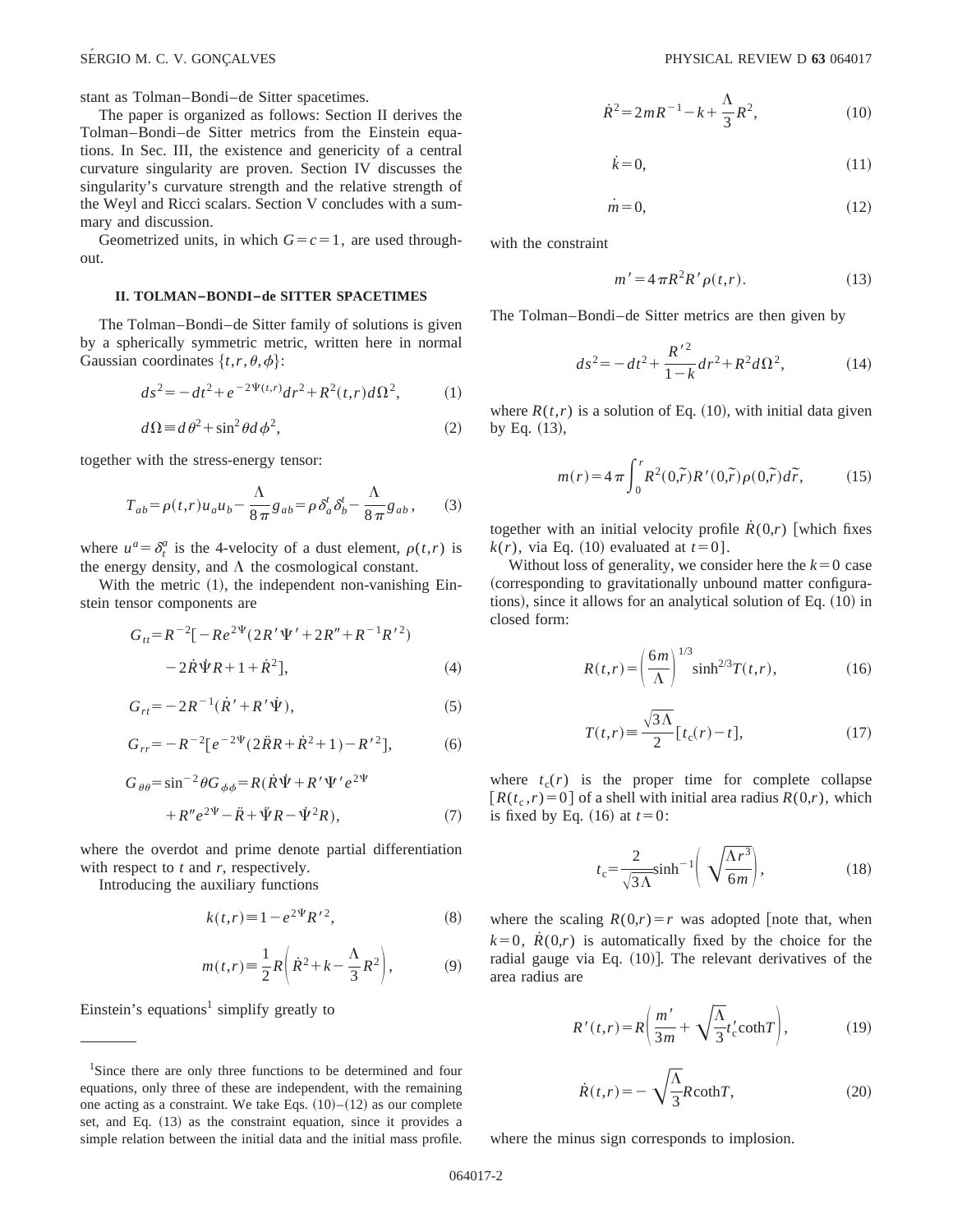### **III. EXISTENCE AND GENERICITY OF SINGULARITIES**

From Eq. (10), we have  $\dot{R} = \pm \sqrt{2mR^{-1} + (\Lambda/3)R^2}$ , where the plus or minus sign corresponds to expansion or collapse, respectively. If  $\dot{R}$  < 0, then every dust shell implodes and inevitably collapses to vanishing proper area in a proper time given by Eq.  $(18)$ . If  $R \ge 0$ , provided the initial "acceleration,"  $\ddot{R}(0,r) = -m(r)/r^2 + (\Lambda/3)r < 0$ , then all the shells will initially expand towards increasing area radius, reach a maximum value  $R_{\text{max}}(r)$ , and then collapse back through their original radii, eventually ending up with zero proper area. In either case we have  $R(t_c(r), r) = 0$ .

It then follows that at  $t = t_c(r)$  the Kretschmann scalar,

$$
\mathcal{K} = R_{abcd} R^{abcd} = 3 \frac{m'}{R^4 R'^2} - 8 \frac{m m'}{R^5 R'} + 12 \frac{m'^2}{R^6},\qquad(21)
$$

diverges, thereby signaling the existence of a curvature singularity. It has been shown (explicitly for the  $\Lambda=0$  case, but the result also holds for  $\Lambda > 0$ ) that the curvature singularity for events with  $r > 0$  is spacelike, and thus physically uninteresting  $[22]$ . Of potential interest is the central curvature singularity that forms at the event  $[t = t_c(0), r = 0]$ .

We want to determine if such a singularity is (at least locally) naked, i.e., if there exists at least one future-oriented radial null geodesic with past endpoint at the singularity. To do so, we examine the outgoing radial null geodesics equation:

$$
\frac{dt}{dr} = R' = R\left(\frac{m'}{3m} + \sqrt{\frac{\Lambda}{3}}t_c' \text{coth}T\right),\tag{22}
$$

where Eqs.  $(14)$  and  $(19)$  were used. Expanding  $\rho(0,r)$  $\equiv \rho_c(r)$  near  $r=0$ ,

$$
\rho_c(r) = \sum_{i=0}^{+\infty} \rho_i r^i, \qquad (23)
$$

near the singularity (where  $r, T \rightarrow 0^+$ ) we have, to leading order,

$$
m(r) = m_0 r^3 + m_n r^{n+3} + \mathcal{O}(r^{n+4}),\tag{24}
$$

$$
t_c(r) = t_0 + t_n r^n + \mathcal{O}(r^{n+1}),
$$
\n(25)

$$
R(t,r) = \left(\frac{9}{2}\right)^{1/3} (m_0^{1/3}r + M_n r^{n+1}) (t_0 + t_n r^n - t)^{2/3}
$$
  
+  $\mathcal{O}(r^{n+2}) \mathcal{O}(T^{8/3}),$  (26)

where  $t_n$  and  $M_n$  are real coefficients linear in  $m_n$  $=$   $(4\pi/n)\rho_n$ , with  $n>0$ ;  $\rho_n \equiv (\partial^n \rho_c / \partial r^n)_{r=0}$  is the first nonvanishing derivative of the central energy density distribution, and

$$
t_0 = \sinh^{-1} \left( \sqrt{\frac{\Lambda}{6m_0}} \right). \tag{27}
$$

We now follow the method outlined by Barve *et al.* [23], and *assume* that there is a regular solution to the outgoing null geodesics equation near  $r=0$ . To leading order in *r*, we write such a solution as

$$
t = t_0 + ar^{\sigma}, \tag{28}
$$

where  $a, \sigma \in \mathbb{R}^+$ . We note that, since  $T \ge 0$ , we must require  $\sigma \geq n$ . If  $\sigma = n$ , we have the additional constraint,  $a \leq t_n$ .

From Eqs.  $(26)$  and  $(28)$ , we obtain

$$
R(t,r) = \left(\frac{9m_0}{2}\right)^{1/3} t_n^{2/3} r^{2n/3+1} + \mathcal{O}(r^{\sigma+2-n/3}).\tag{29}
$$

Let us first consider the  $\sigma > n$  case. Differentiating Eqs.  $(28)$  and  $(29)$  with respect to r, we obtain, from Eq.  $(22)$ , to leading order,

$$
a\sigma r^{\sigma-1} = \left(\frac{2n}{3} + 1\right) \left(\frac{9m_0}{2}\right)^{1/3} t_n^{2/3} r^{2n/3}.
$$
 (30)

Self-consistency fixes

$$
\sigma = 1 + \frac{2n}{3},\tag{31}
$$

$$
a = \left(\frac{9m_0}{2}\right)^{1/3} t_n^{2/3}.
$$
 (32)

The condition  $\sigma > n$  now reads  $n < 3$ . For  $n = 1,2$  (i.e., for  $\rho_1 \neq 0$ , or  $\rho_1 = 0$  and  $\rho_2 \neq 0$ ) there is a self-consistent solution to the outgoing radial null geodesics equation in the limit  $t \rightarrow t_0$ ,  $r \rightarrow 0$ , and thus there is at least one outgoing radial null geodesic starting from the singularity, which is therefore naked.

We now examine the case  $n=\sigma=3$ . Proceeding as before, we obtain, to leading order,

$$
3ar^2 = 3\left(\frac{9m_0}{2}\right)^{1/3} (t_3 - a)^{2/3} r^2,
$$
 (33)

which is identically satisfied provided

$$
a^3 - M^3 a^2 + 2M^2 t_3 a = 0,\t(34)
$$

where  $M \equiv (9m_0/2)^{1/3}$ . This equation has two non-zero distinct roots (other than the  $a=0$  trivial root), given by *a*  $=(M^2/2) \pm \sqrt{M^4-8t_3}$ , if  $t_3 < 1/8(9m_0/2)^{4/3}$ , which imposes a constraint on  $\rho_3$ , for a given  $\rho_0$ . In addition, selfconsistency also requires that  $a \le t_3$ , which leads to

$$
\frac{M^2}{2} - 4 + \sqrt{M^4 + 16 - 4M^2} < t_3 < \frac{1}{8} M^4. \tag{35}
$$

Thus, as long as one restricts ourselves to initial data that satisfies the above condition, the singularity is naked. We note, however, that the  $n=3$  case is a less generic case than the  $n < 3$  one, as it requires that  $\rho_1 = \rho_2 = 0$  and  $\rho_3$  obey condition  $(35)$ .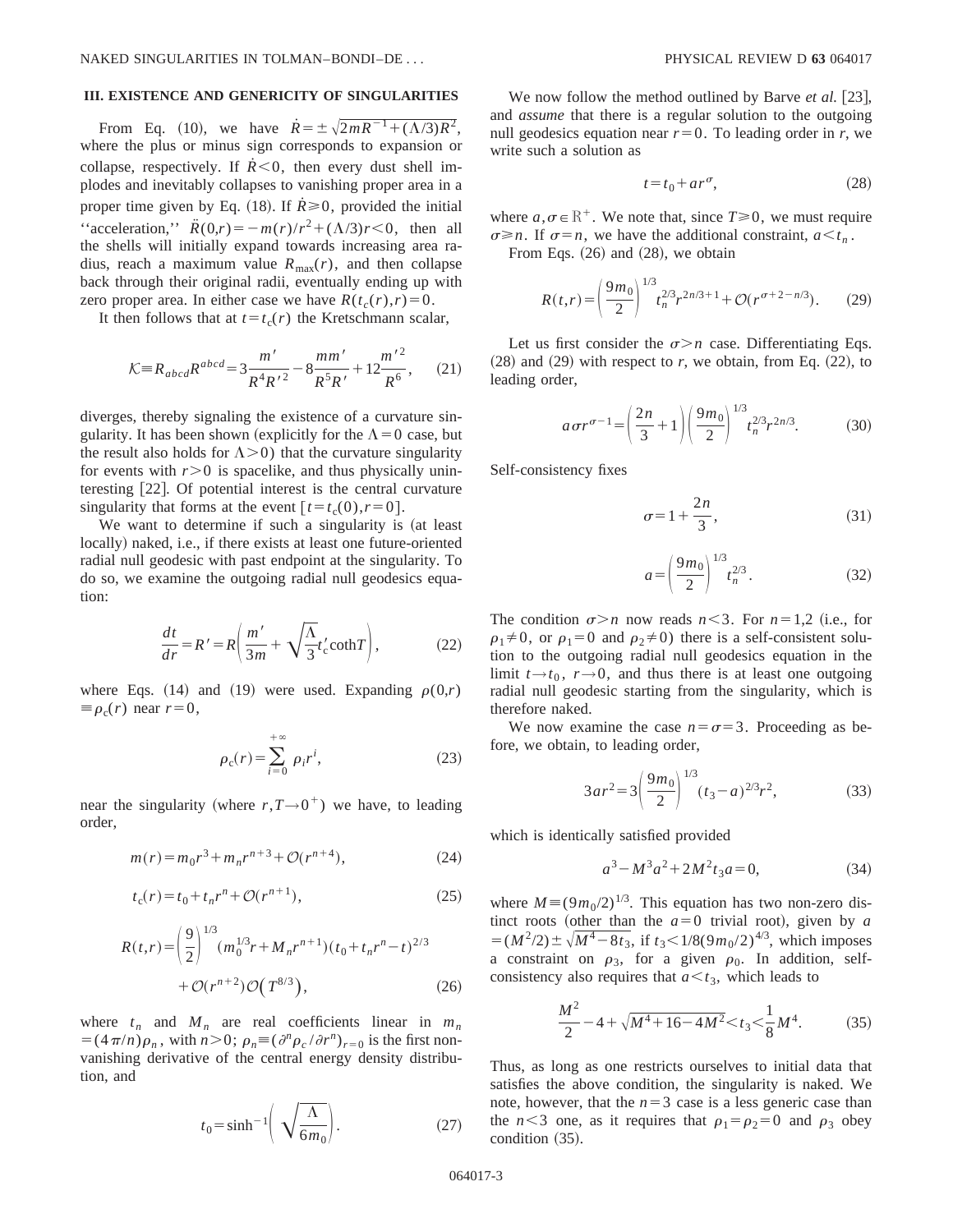Let us now investigate whether there is only one null geodesic emanating from the singularity (in which case the singularity would be ''visible'' for an infinitesimal amount of time), or an entire family—in which case the singularity would be visible for an infinite amount of time. We write the equation for the outgoing radial null geodesics to next order as

$$
t = t_0 + ar^{\sigma} + br^{\sigma + \delta}, \tag{36}
$$

where  $a, \sigma, \delta \in \mathbb{R}^+$ . Again, we shall consider first the case  $\sigma$ <*n*. Proceeding as before, we have

$$
a\sigma r^{\sigma-1} + b(\sigma+\delta)r^{\sigma+\delta-1} = Ar^{2/3}\sigma + Br^{\delta+2/3}\sigma, (37)
$$

where

$$
A = \left(\frac{2n}{3} + 1\right) \left(\frac{9m_0}{2}\right)^{1/3} t_n^{2/3},\tag{38}
$$

$$
B = \frac{2}{3} \left( \frac{n}{3} - \sigma - 1 \right) \left( \frac{9m_0}{2} \right)^{1/3} t_n^{-1/3} . \tag{39}
$$

Self-consistency fixes  $a$  and  $\sigma$  as before, and implies

$$
b\left(\frac{2n}{3} + 1 + \delta\right) r^{\delta - 1} = B r^{-n/3},\tag{40}
$$

thus fixing  $\delta=1-n/3$ , and  $b=-2/3(9m_0/2)^{1/3}t_n^{-1/3}$ . Hence, to this order there is a single future-oriented radial null geodesic emanating from the singularity.

Let us now examine the case  $\sigma$ = $n=3$ . From Eqs. (26) and  $(36)$ , we get

$$
R(t,r) = \alpha_1 r^3 + \alpha_2 r^{3+\delta},\tag{41}
$$

where

$$
\alpha_1 = \left(\frac{9m_0}{2}\right)^{1/3} (t_3 - a)^{2/3},\tag{42}
$$

$$
\alpha_2 \equiv -\frac{2}{3} \alpha_1 (t_3 - a)^{-1}.
$$
 (43)

Taking the partial derivative of  $R(t,r)$  with respect to  $r$ and equating it to that of Eq.  $(36)$  yields

$$
3ar^{2} + b(3+\delta)r^{2+\delta} = 3\alpha_{1}r^{2} + \alpha_{2}(3+\delta)br^{2+\delta}.
$$
 (44)

Self-consistency at first-order fixes  $a = \alpha_1$  [which is equivalent to the cubic equation  $(34)$  as before, and a solution exists if condition  $(35)$  is satisfied. At the next order, *b* drops out and self-consistency requires  $\alpha_2 = 1$ . This amounts to a *particular* value of *a*, which is consistent with those determined from Eq.  $(34)$ , if and only if

$$
t_3 = M^3 + \frac{M^2}{2} - 4 \pm \sqrt{M^4 - 8M^3 + 4M^2 + 4}.
$$
 (45)

Positivity of the radicand requires  $M < 1.076381196$ , or *M*  $>7.453$  694 050, but the first range is disallowed since we must have  $t_3$  $> 0$ . Consistency between condition  $(35)$  and Eq. (45) further imposes  $M > 8.799$  799 016. Hence, a fully self-consistent solution with  $n=3$  exists when *M*  $>8.799$  799 016 *and t*<sub>3</sub> is given by Eq. (45). In such case, an entire one-parameter family of outgoing radial null geodesics (parametrized by  $b$ ) departs from the singularity. Clearly, this is a very special case—it is a set of measure zero in the initial data $^{2}$ —and in general there is only a single outgoing null geodesic with past endpoint at the singularity.

#### **IV. VISIBILITY**

We have shown that there is a generic central curvature singularity in Tolman–Bondi–de Sitter collapse. This singularity is at least locally naked. It would be globally naked if outgoing geodesics starting from the central singularity at  $(t=t_0, r=0)$  could reach future null infinity. In the present case, this would require future-directed geodesics to avoid the event horizon (i.e., remain outside it at all times) and cross the cosmological horizon.

Let us first examine the possibility of event horizon avoidance. In spherical dust collapse, the event horizon (EH) coincides with the apparent horizon (AH) at the boundary of the spherical mass distribution,  $r=r<sub>m</sub>$ . Hence, in order for the outgoing null geodesics to escape the EH, they must cross  $r = r_m$  *before* the AH, thereby avoiding becoming trapped, and hence eventually ingoing.

The AH is a spacelike 2-surface defined by the locus of events where null wavefronts become ''frozen,'' and in the adopted coordinates it is given by  $R_{a}R_{b}g^{ab}=0$ . With the metric  $(14)$  and Eq.  $(10)$  we have then

$$
\frac{\Lambda}{3}R^3 - R + 2m = 0.
$$
 (46)

This equation has three distinct real roots if  $3m\sqrt{\Lambda} < 1$ , two of which are positive and given by

$$
R_1 = \frac{2}{\sqrt{\Lambda}} \sin\left[\frac{1}{3} \sin^{-1} (3m\sqrt{\Lambda})\right],\tag{47}
$$

$$
R_2 = \frac{2}{\sqrt{\Lambda}} \sin \left[ \frac{1}{3} \sin^{-1} (3m\sqrt{\Lambda}) + \frac{2\pi}{3} \right],
$$
\n(48)

with  $R_2 > R_1 > 0$ , corresponding to the choice  $0 \le \sin^{-1} \beta$  $\leq \pi/2$ ,  $0 \leq \beta \leq 1$ . The third root,  $R_3 = -R_1 - R_2$ , is negative and hence unphysical.  $R_2$  is a generalized cosmological horizon ( $R_2 = \sqrt{3}/\Lambda$ , when  $m=0$ ) and  $R_1$  the black hole apparent horizon ( $R_1 = 2m$  when  $\Lambda = 0$ ; the apparent and event horizons coincide in the static case). For  $3m\sqrt{\Lambda}=1$ , the two

 $2$ We note that, while this is obvious in the present case, it is in general unclear what measure or topology should be imposed on the space of initial data.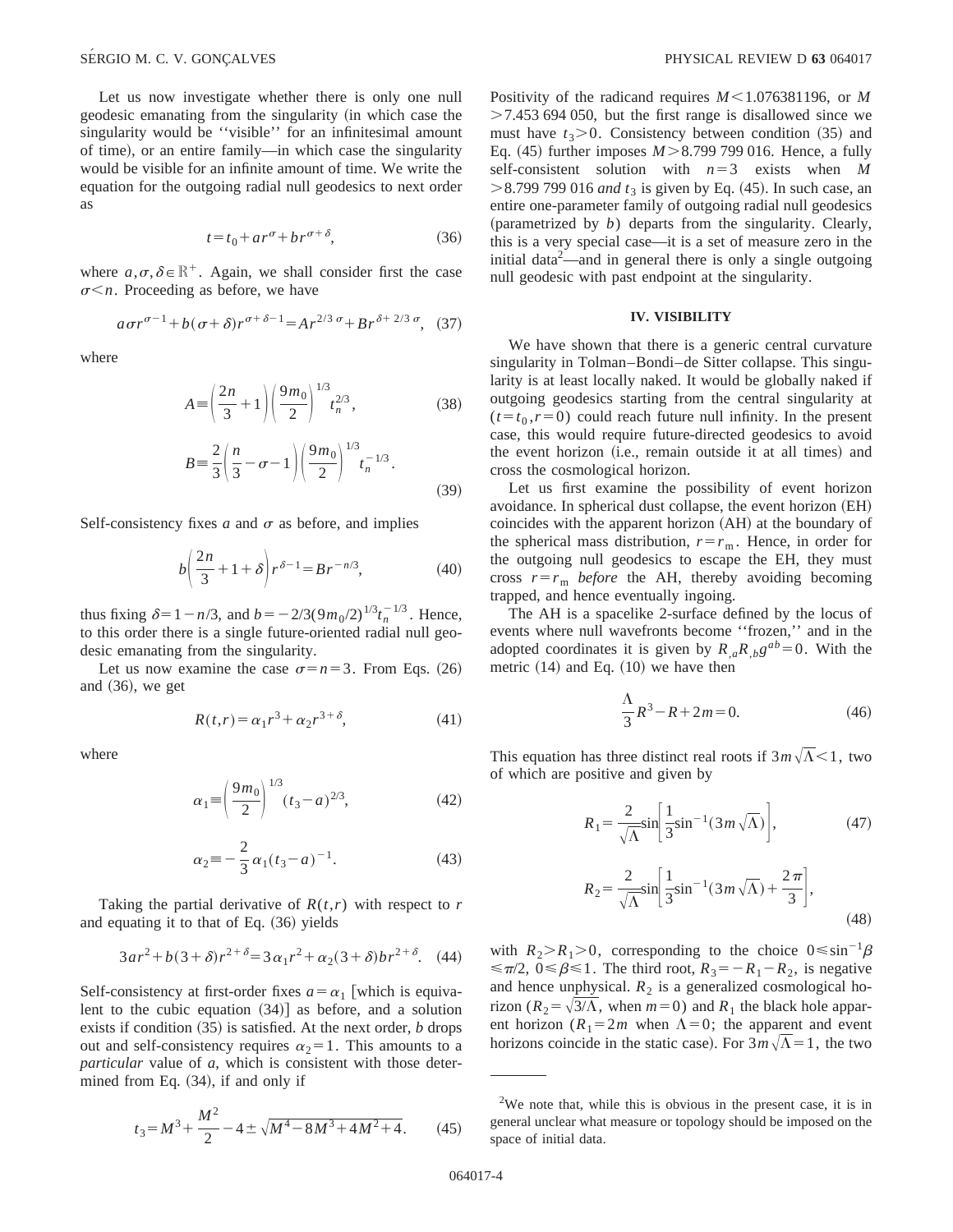

FIG. 1. Central, locally naked singularity in spherical Tolman– Bondi–de Sitter collapse. The singularity forms before the boundary of the mass distribution undergoes complete collapse, but after the apparent (and thus event) horizon form. Null geodesics emanating from the singularity are necessarily trapped.

horizons coincide. If  $3m\sqrt{\Lambda} > 1$ , there is one negative real root and two complex (conjugate) roots, all of which are unphysical: the spacetime does not admit any horizons in this case.

From Eq.  $(47)$  together with Eqs.  $(16)$ ,  $(17)$ , we obtain

$$
t_{\text{AH}}(r) = t_c(r) - \frac{p}{\sqrt{3}} \sinh^{-1} \left[ \frac{2}{p} \sqrt{\frac{1}{\alpha}} (p \sin \Theta)^{3/2} \right],
$$
 (49)

where

$$
p = \frac{2}{\sqrt{\Lambda}},\tag{50}
$$

$$
\alpha \equiv \frac{6m}{p},\tag{51}
$$

$$
\Theta = \frac{1}{3}\sin^{-1}\alpha. \tag{52}
$$

A necessary condition for the singularity to be globally naked is  $t_{\text{AH}}(0) \geq t_c(0)$ , which ensures that radial null geodesics emanating from the singularity do so before, or at the time at which the AH forms. However, from Eq.  $(49)$  we have  $t_{\text{AH}}(0) = t_c(0) - X$ , where  $0 \le X \le (2/\sqrt{3\Lambda})\sinh^{-1}$  $\times$ [ $(\sqrt{3}/m)^{1/2}/\Lambda$ ]. Hence,  $t_{\text{AH}}(0) \le t_c(0)$ . If  $t_{\text{AH}}(0) \le t_c(0)$ , outgoing radial null geodesics are therefore unavoidably trapped inside the AH and the singularity cannot be globally naked (see Fig. 1). If  $t_{AH}(0) = t_c(0)$ , the singularity may be globally naked, but this requires further constraints on the initial data.

#### **V. CURVATURE STRENGTH**

A crucial property of a singularity is its curvature strength. A singularity is said to be gravitationally strong in the sense of Tipler  $[11]$  if every collapsing volume element is crushed to zero at the singularity, and weak otherwise  $(i.e.,$ if it remains finite). It is generally believed—although not yet proven  $|24|$ —that spacetime is geodesically incomplete at a strong singularity, but extendible through a weak one  $[11,25,26]$ .

A precise characterization of Tipler strong singularities has been given by Clarke and Królak  $[27]$ , who proposed (among other conditions) the *strong focusing condition*: There is at least one null geodesic, with tangent  $k^a$  and affine parameter  $\lambda$  (with  $\lambda = 0$  at the singularity), along which the following is satisfied:

$$
\lim_{\lambda \to 0} \lambda^2 R_{ab} k^a k^b > 0. \tag{53}
$$

This is a sufficient condition for the singularity to be Tipler strong and corresponds to the vanishing of any two-form defined along such a geodesic, at the singularity, due to unbounded curvature growth.

Let us now consider a radial null geodesic with tangent  $k^a = (k^t, k^r, 0, 0)$ , where  $k^a = dx^a/d\lambda$ , and

$$
k^t \equiv FR = R'k^r,\tag{54}
$$

where *F* can be written as an explicit function of the affine parameter,  $F = F(\lambda)$ , obeying the differential equation (which follows from the geodesic equation,  $k^a \nabla_a k^b = 0$ ):

$$
\frac{dF}{d\lambda} + F^2 \left( 1 + \dot{R} + R \frac{\dot{R}'}{R'} \right) = 0.
$$
 (55)

From Eqs.  $(14)$  and  $(10)$  we have then

$$
\Omega = R_{ab}k^{a}k^{b} = 2(k^{t})^{2} \frac{1}{R} \left( \frac{\dot{R}\dot{R}'}{R'} - \ddot{R} \right) = 2(k^{t})^{2} \frac{m'}{R^{2}R'}.
$$
\n(56)

Using Eqs.  $(16)–(28)$  and  $(54)$ ,  $(55)$ , we get

$$
\lim_{\lambda \to 0} \lambda^2 \Omega = \lim_{\lambda \to 0} \lambda^2 F^2 \frac{m'}{R'} = \lim_{t \to t_0, r \to 0} \chi^2 \frac{m'}{R'}
$$

$$
= K_n \lim_{t \to t_0, r \to 0} \chi^2,
$$
(57)

where l'Hôpital's rule was used twice in the second equality, and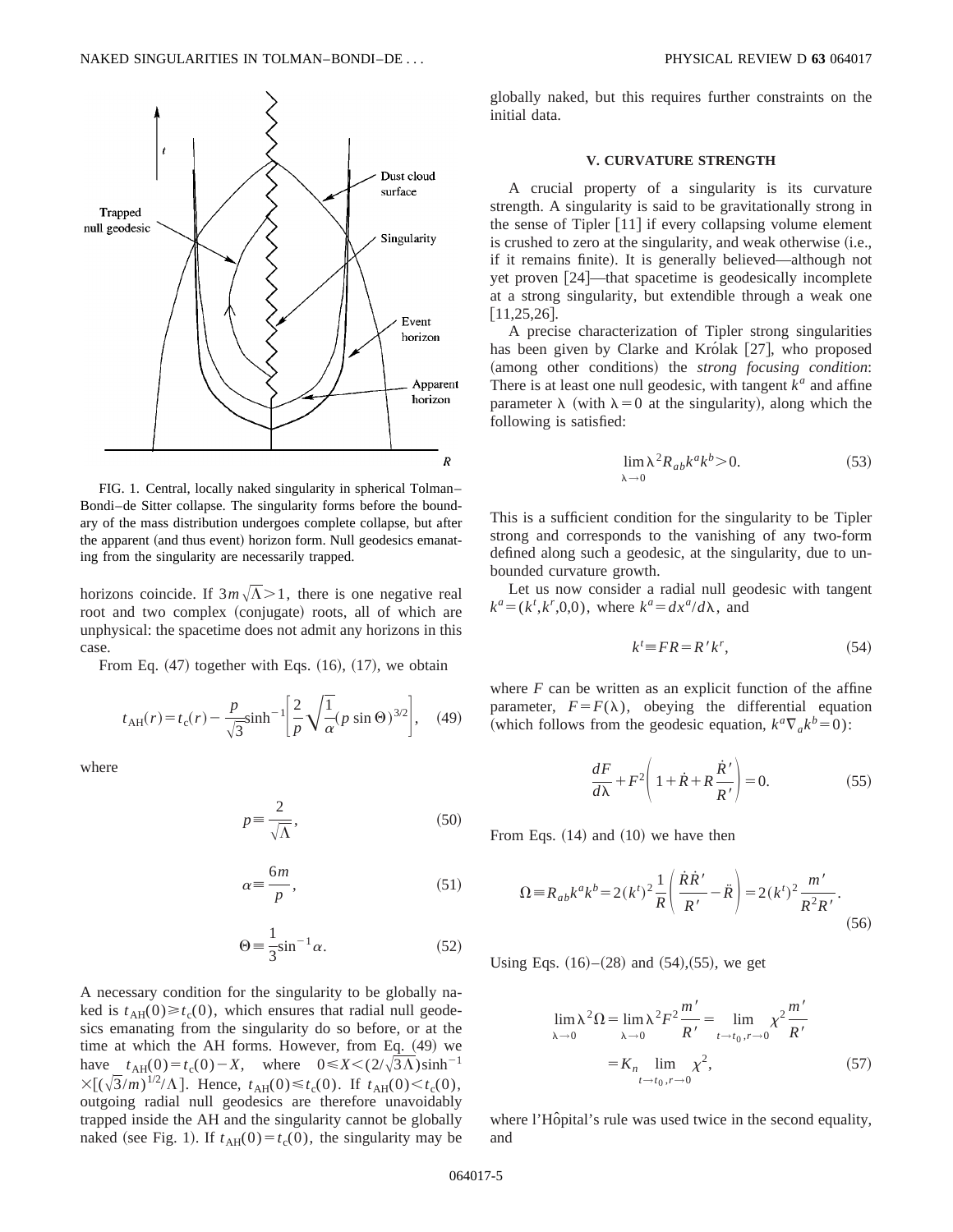$$
\chi(t,r) \equiv -\left(1 + \dot{R} + R\frac{\dot{R}'}{R'}\right)^{-1} \tag{58}
$$

$$
= -\left(1 - \frac{\frac{4m}{R} - \frac{\Lambda}{3}R^2 - 2\frac{m}{R}r}{\sqrt{\frac{2m}{R} + \frac{\Lambda}{3}R^2}}\right)^{-1},
$$
\n(59)

where Eq.  $(10)$  was used, and

$$
K_n \equiv \lim_{t \to t_0, r \to 0} \frac{m'}{R'} = \frac{1}{3} \left( \frac{2n}{3} + 1 \right) \lim_{t \to t_0, r \to 0} \frac{m}{R}
$$
  
=  $\bar{K} \lim_{r \to 0} r^{2-2n/3} = 0$ , for  $n < 3$ , (60)

$$
K_3 = \left(\frac{2m_0^2}{9}\right)^{1/3} (t_3 - a)^{-2/3} > 0, \quad \text{for } n = 3,
$$
\n(61)

$$
\bar{K} = 3\left(\frac{2n}{3} + 1\right)^{-1} (6m_0^2)^{1/3} t_n^{-2/3}, \quad \text{for } n < 3.
$$
 (62)

[Note that  $K_3$  exists as long as the initial data obeys condi- $~1$  tion  $(35).$ 

Therefore, for  $n < 3$ ,

$$
\lim_{t \to t_0, r \to 0} \chi^2 = \lim_{r \to 0} (1 - f(n) \sqrt{\overline{K}} r^{3-n})^{-2} = 1,
$$
 (63)

where  $f(n) \equiv [(8n/3)-(2/3)]/\sqrt{2[(2n/3)+1]/3}>0.$ If  $n=3$ , we have

$$
\lim_{t \to t_0, r \to 0} \chi^2 = (1 - \sqrt{2K_3})^{-2} \equiv \chi_0^2,\tag{64}
$$

which is positive definite provided  $K_3 \neq 1/2$ .

Summarizing, the singularity is gravitationally strong in the sense of Tipler if  $n=3$ . For  $n<3$ ,  $\lim_{\lambda\to 0} \lambda^2 R_{ab}k^a k^b$  $=0$ , and the singularity may or may not be Tipler strong.

#### **Weyl curvature**

In order to gain further insight on the nature of the central singularity, we examine the behavior of the Weyl curvature scalar in the limit  $t \rightarrow t_0$  at  $r=0$ . In a four-dimensional manifold, the Weyl tensor is defined as

$$
C_{abcd} = R_{abcd} + g_{a[d}R_{c]b} + g_{b[c}R_{d]a} + \frac{1}{3}Rg_{a[c}g_{d]b},
$$
\n(65)

and represents the part of Riemannian curvature which is not locally determined by the matter distribution. A divergence of the Weyl scalar,  $C \equiv C_{abcd}C^{abcd}$ , indicates a blow-up in curvature caused not by the local matter distribution—as in the case of the Ricci scalar, or any other scalar constructed solely from the Ricci tensor—but by the matter content of the spacetime at other points.

In the metric  $(14)$ , the non-vanishing independent components of the Weyl tensor are

$$
C_{trtr} = 2R'^2 \left( \frac{m'}{R^2 R'} - \frac{m}{R^3} \right),
$$
 (66)

$$
C_{t\theta t\theta} = \frac{m}{R} - \frac{m'}{3R'},\tag{67}
$$

$$
C_{t\phi t\phi} = \sin^2\theta C_{t\theta t\theta},\tag{68}
$$

$$
C_{r\theta r\theta} = \frac{m'R'}{3} - \frac{mR'^2}{R},
$$
\n(69)

$$
C_{r\phi r\phi} = \sin^2 \theta C_{r\theta r\theta},\tag{70}
$$

$$
C_{\theta\phi\theta\phi} = 2\sin^2\theta \left( mR - \frac{m'R^2}{3R'} \right). \tag{71}
$$

The Weyl scalar is

$$
C(t,r) = \frac{48}{R^4} \left( \frac{m'}{3R'} - \frac{m}{R} \right)^2.
$$
 (72)

At the singularity we obtain, for  $n < 3$ ,

$$
C_{\text{sing}} = \lim_{t \to t_0, r \to 0} C(t, r) = C_0 \lim_{r \to 0} r^{-16n/3} = +\infty, \tag{73}
$$

where  $C_0$  = 48( $2\bar{K}n/9$ )<sup>2</sup>(9 $m_0/2$ )<sup>-4/3</sup> $t_n^{-8/3}$  > 0. If  $n=3$ ,

$$
C_{\text{sing}} = \lim_{r \to 0} 48 \left( \frac{9m_0}{3} \right)^2 t_3^{-8/3} K_3^2 r^{-12} = +\infty. \tag{74}
$$

Thus, for all the initial data leading to naked singularities  $(n \leq 3)$ , the Weyl scalar diverges along outgoing null geodesics at the singularity. We note that the present analysis, for outgoing radial null geodesics, remains unchanged up to a sign for  $dt/dr$  and  $a$  in Eq.  $(22)$ , for ingoing radial null geodesics. We conclude, therefore, that the Weyl curvature scalar diverges at the singularity along both outgoing *and* ingoing null geodesics. This is in agreement with the results of Barve and Singh  $\lfloor 28 \rfloor$  for asymptotically flat spherical dust collapse, and goes against the speculation by Penrose  $[29]$ that the Weyl curvature should diverge along ingoing geodesics, and vanish along outgoing geodesics terminating at the singularity.

Finally, we compute the Ricci curvature scalar,  $\mathcal{R}$ , at the singularity and compare it to the Weyl scalar, to determine the relative contributions of curvature (i.e., locally versus non-locally induced). The Ricci scalar is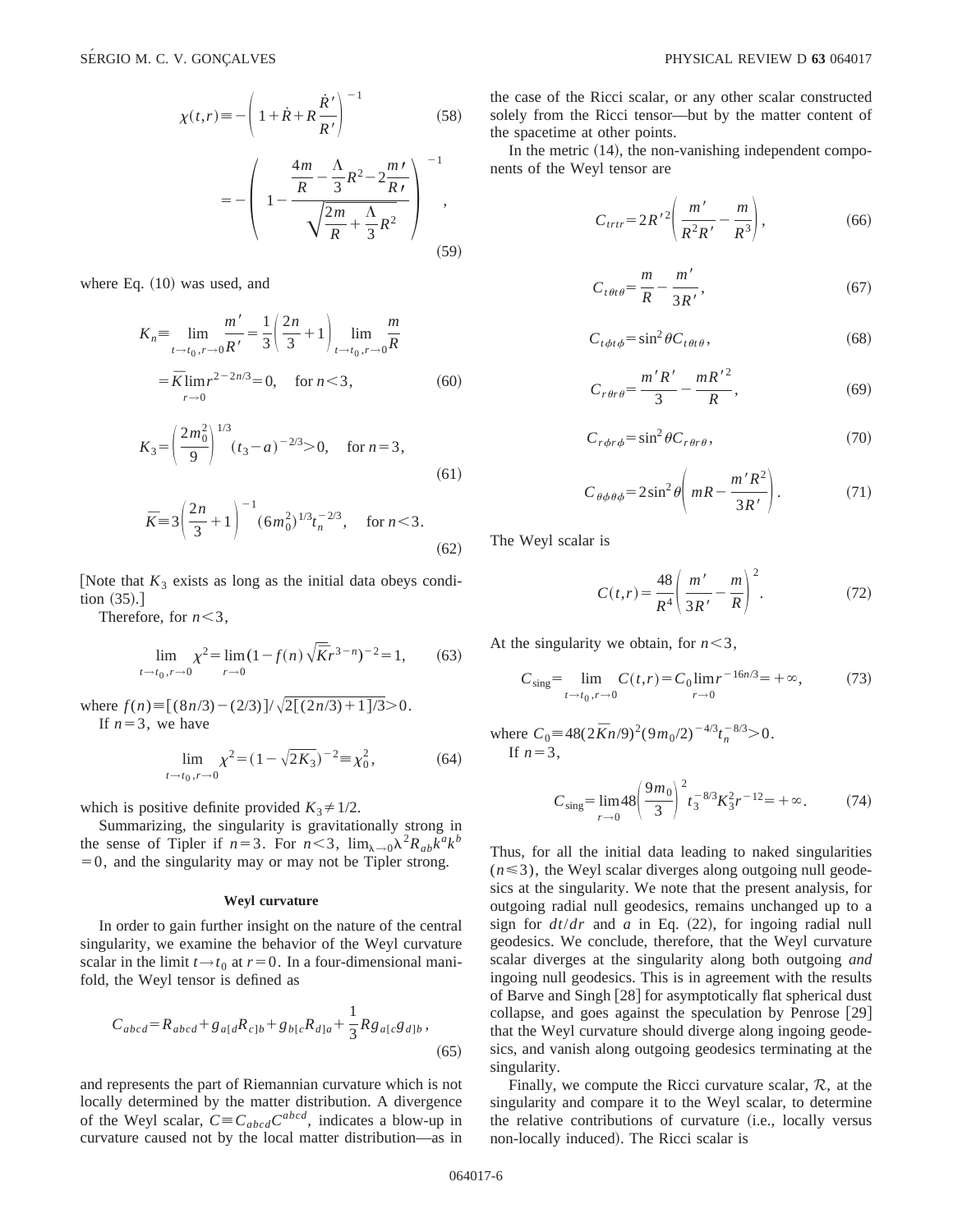$$
\mathcal{R}(t,r) = \frac{2m'}{R^2 R'} + 4\Lambda.
$$
 (75)

At the singularity we have, for  $n < 3$ ,

$$
\mathcal{R}_{\text{sing}} = \lim_{t \to t_0, r \to 0} \mathcal{R}(t, r) = \mathcal{R}_0 \lim_{r \to 0} r^{-2n} = +\infty, \qquad (76)
$$

where  $\mathcal{R}_0 \equiv 2(9m_0/2)^{-2/3}t_n^{-4/3} > 0$ . For  $n=3$ 

$$
\mathcal{R}_{\text{sing}} = \lim_{r \to 0} 2K_3 \left( \frac{9m_0}{2} \right)^{-2/3} t_3^{-4/3} r^{-6} = +\infty. \tag{77}
$$

Hence,  $(C/R)_{sing}$  diverges as  $r^{-10n/3}$ , for  $n < 3$ , and as  $r^{-6}$ for  $n=3$ . Such a dominance of the Weyl curvature over Ricci indicates a predominantly non-local origin for the Riemannian curvature divergence at the singularity.

#### **VI. CONCLUSIONS**

We have examined in detail the central curvature singularity occurring in general inhomogeneous spherical dust collapse in an asymptotically de Sitter spacetime. This singularity was found to be locally naked for a wide class of initial data:  $\rho_1 \neq 0$ , or  $\rho_1 = 0$  and  $\rho_2 \neq 0$ , or  $\rho_1 = \rho_2 = 0$  and  $\rho_3$  $\neq$ 0. In the latter case (if, in addition,  $\rho_3$  is determined by  $\rho_0$ ), an entire one-parameter family of outgoing radial null geodesics has its past endpoint at the singularity, which is thence visible for a finite amount of time. One must note, however, that this case is non-generic, whereas the first two are generic insofar as initial data is concerned. Hence, generically, a single null geodesic escapes the singularity.

For generic initial data, the singularity cannot be globally naked, since it forms after the apparent horizon does, and, consequently, any null geodesics emanating from it are necessarily trapped and thus cannot escape the event horizon.

Regarding curvature strength, our analysis, based on the sufficient condition by Clarke and Królak  $[27]$ , revealed that the singularity is Tipler strong for the case  $n=3$  and may or may not be Tipler strong if  $n < 3$ . We note that, while more restrictive than the cases  $n < 3$ , the  $n=3$  case is of finite measure in the space of initial data $-\rho_3$  has a finite real range, given implicitly by condition  $(35)$ —and hence generic, in the sense that it has codimension two in the (countable, infinite-dimensional) space of derivatives of  $\rho_c(r)$ .

We also found that both Weyl and Ricci scalars diverge at

the singularity along ingoing and outgoing geodesics. The Weyl scalar divergence dominates over the Ricci, indicating a predominantly non-local origin of the Riemannian curvature unbounded growth. Interestingly, while features such as global visibility and curvature strength appear to depend critically on the local matter distribution, the divergence of Riemann curvature invariants (e.g., Kretschmann scalar) seems to be associated with the matter distribution at other points. It is tempting to speculate that one could alter the local matter distribution, so as to cure such ''problems'' as local visibility and Tipler strong strength, while still maintaining a divergent Riemannian curvature invariant (built solely from the Riemann tensor, without any of its internal index contractions). This naturally leads to the question of whether spacetime can be extendible through a Tipler weak singularity where curvature is, nevertheless, divergent.

Finally, in the context of cosmic censorship, with the current status of  $\Lambda$ , any realistic formulation (of the strong version, at least) *might* have to exclude the cases corresponding to  $\Lambda > 0$ , *if* a stability analysis—to be defined in a suitable, precise manner—would reveal the singularity to be a persistent (i.e., exist for all times, with the same properties) feature of the spacetime. The results of Deshingkar, Joshi, and Dwivedi  $|12|$ , and those of Harada, Iguchi, and Nakao  $|13|$ , reveal that the central singularity in spherical dust collapse with  $\Lambda = 0$  is stable (i.e., remains locally naked and Tipler strong) against initial data perturbations, and marginally stable against metric (and matter *coupled* to metric) perturbations. The similarity between such a singularity and the one discussed in the present paper—the conditions for visibility and the slope of the outgoing radial null geodesics [cf. Eq. (31)] with past endpoint at the singularity are the *same* in both cases (see, e.g.,  $[23]$ )—suggests that analogous stability properties may also hold for the central curvature singularity in Tolman–Bondi–de Sitter collapse. This issue is currently under investigation  $\lceil 30 \rceil$ .

*Note added in proof.* After this work was submitted, a similar analysis by Deshingkar, Chamorro, Jhingan, and Joshi appeared [31]. I thank S. Jhingan for having brought it to my attention.

### **ACKNOWLEDGMENTS**

I am grateful to P. Brady and K. Thorne for useful discussions, and to S. Jhingan, P. Joshi, A. Krasiński, and K. Lake for comments on the manuscript. This work was supported by FCT (Portugal) Grant PRAXIS XXI-BPD-16301-98, and by NSF Grant AST-9731698.

- [1] S. W. Hawking and G. F. R. Ellis, *The Large Scale Structure* of Space-Time (Cambridge University Press, Cambridge, England, 1973).
- [2] R. Penrose, Riv. Nuovo Cimento 1, 252 (1969).
- [3] R. Penrose, in *General Relativity*, An *Einstein Centenary Survey*, edited by S. W. Hawking and W. Israel (Cambridge University Press, Cambridge, England, 1979).
- @4# See, e.g., D. Christodoulou and S. Klainerman, *The Global Nonlinear Stability of Minkowski Space* (Princeton University

Press, Princeton, NJ, 1993); A. D. Rendal, Ann. Phys. (N.Y.) 233, 82 (1994); B. K. Berger *et al.*, Mod. Phys. Lett. A 13, 1565 (1998); L. Andersson, "The global existence problem in general relativity,'' gr-qc/9911032.

- [5] G. Lemaître, Ann. Soc. Sci. Brussels **A53**, 85 (1933).
- [6] R. C. Tolman, Proc. Natl. Acad. Sci. U.S.A. **20**, 410 (1934).
- [7] H. Bondi, Mon. Not. R. Astron. Soc. 107, 343 (1948).
- [8] T. Nakamura and H. Sato, Prog. Theor. Phys. **67**, 346 (1982).
- [9] The inevitability of massless central naked singularities in